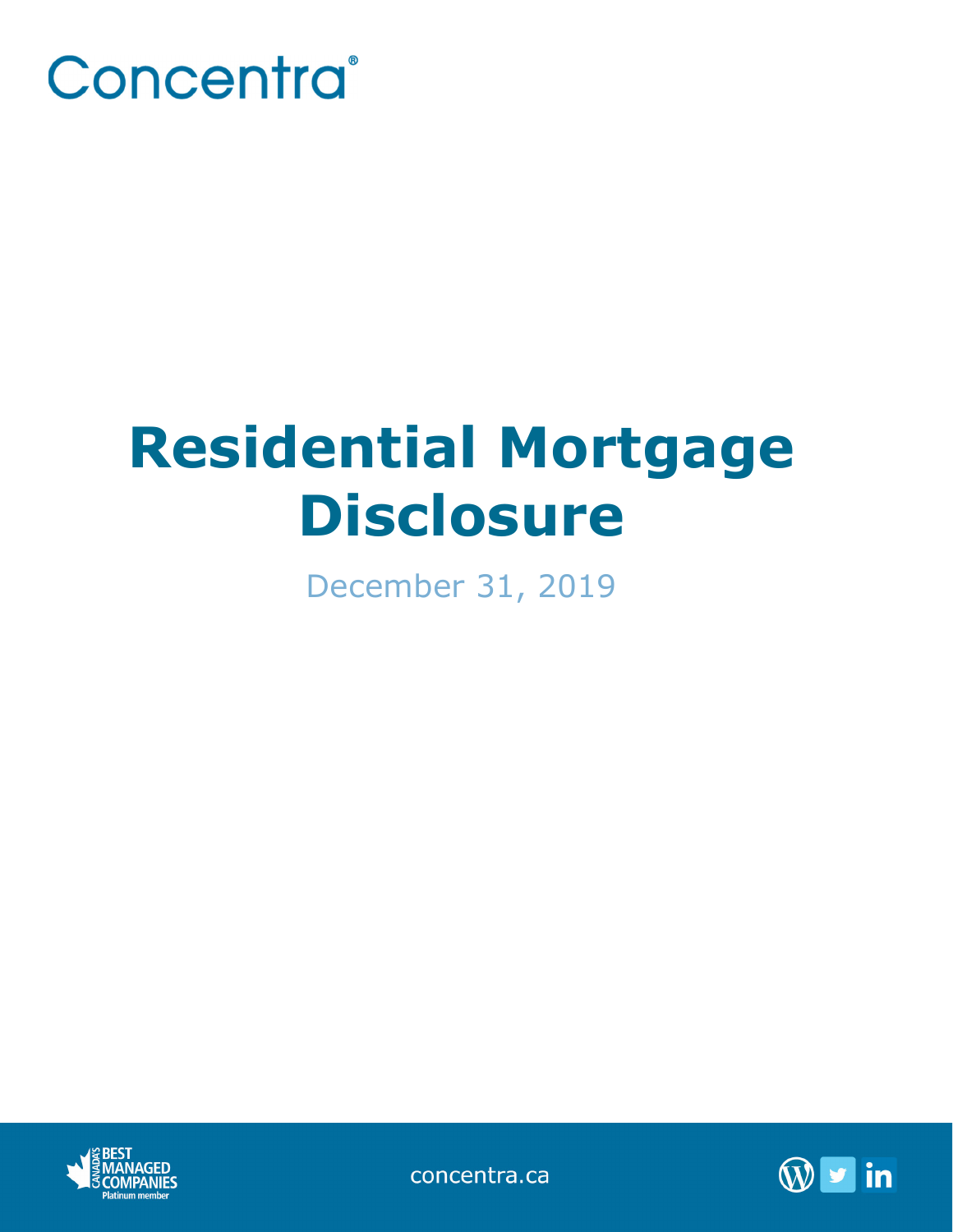# **December 31, 2019 Residential Mortgage Disclosure**

In accordance with the *Office of the Superintendent of Financial Institutions Canada (OSFI) Guideline B20 – Residential Mortgage Underwriting Practices and Procedures* issued June 2012, additional disclosure is provided regarding the company's residential mortgage exposure.

The company is limited to providing residential real estate loans of no more than 80% of the collateral value. Lending at a higher loan-to-value (LTV) is permitted but requires default insurance. This insurance is contractual coverage of the eligible facilities that protects the company's real estate secured lending portfolio against potential losses caused by borrower default. It is provided by either government backed entities or other approved private mortgage insurers.

On an annual basis the company performs a stress test to determine the impact of a significant decline in house prices on the residential mortgage portfolio. Due to the high percentage of insured residential mortgages held on the balance sheet and the increase in house prices since initial underwriting, there is very little impact to the company's capital position from this stress event.

## **Residential mortgages and home equity lines of credit (insured vs. uninsured)** *(1)*

The following table presents amounts of insured and uninsured residential mortgages and home equity lines of credit (HELOCs), by geographic regions.

|                           |                        |       |                              |       |                          | December 31, 2019 |                  |       |               |              |                  |                          |
|---------------------------|------------------------|-------|------------------------------|-------|--------------------------|-------------------|------------------|-------|---------------|--------------|------------------|--------------------------|
|                           |                        |       | <b>Residential Mortgages</b> |       |                          |                   | <b>HELOCS</b>    |       |               | <b>Total</b> |                  |                          |
|                           | Insured <sup>(2)</sup> |       | <b>Uninsured</b>             |       |                          | Insured $(2)$     | <b>Uninsured</b> |       | Insured $(2)$ |              | <b>Uninsured</b> |                          |
|                           | \$                     | %     | \$                           | %     | \$                       | %                 | \$               | %     | \$            | %            | \$               | %                        |
| Province $(3)$            |                        |       |                              |       |                          |                   |                  |       |               |              |                  |                          |
| Atlantic                  | 263,101                | 6.33  | 8,776                        | 0.51  |                          |                   | 968              | 1.29  | 263,101       | 6.33         | 9.744            | 0.55                     |
| Quebec                    | 3,377                  | 0.08  | 14                           |       |                          |                   |                  |       | 3,377         | 0.08         | 14               | $\overline{\phantom{a}}$ |
| Ontario                   | 1,678,562              | 40.37 | 1,435,144                    | 83.80 | $\overline{\phantom{a}}$ | $\sim$            | 37,035           | 49.41 | 1,678,562     | 40.37        | 1,472,179        | 82.36                    |
| Prairies &<br>Territories | 1,651,214              | 39.71 | 152,452                      | 8.90  |                          | $-$               | 10,623           | 14.17 | 1,651,214     | 39.70        | 163,075          | 9.12                     |
| British<br>Columbia       | 561,749                | 13.51 | 116,178                      | 6.79  | 446                      | 100.00            | 26,334           | 35.13 | 562,195       | 13.52        | 142,512          | 7.97                     |
| Total                     | 4,158,003              | 100   | 1,712,564                    | 100   | 446                      | 100               | 74,960           | 100   | 4,158,449     | 100          | 1,787,524        | 100                      |

(Thousands of Canadian dollars, except percentage amounts)

*(1) This table was prepared based on the disclosure requirements contained in OSFI's B-20 Guideline. All reverse mortgages secured by residential property are considered to be HELOC.* 

*(2) Default insurance is contractual coverage of eligible facilities whereby the company's exposure to real estate secured lending is protected against potential shortfalls caused by borrower default. This insurance is provided by either government backed or other private mortgage default insurers. (3) The province represents the location of the property in Canada. There are no foreign operations.* 



**\_\_\_\_\_\_\_\_\_\_\_\_\_\_\_\_\_\_\_\_\_\_\_\_\_\_\_\_\_\_\_\_\_\_\_\_\_\_\_\_\_\_\_\_**